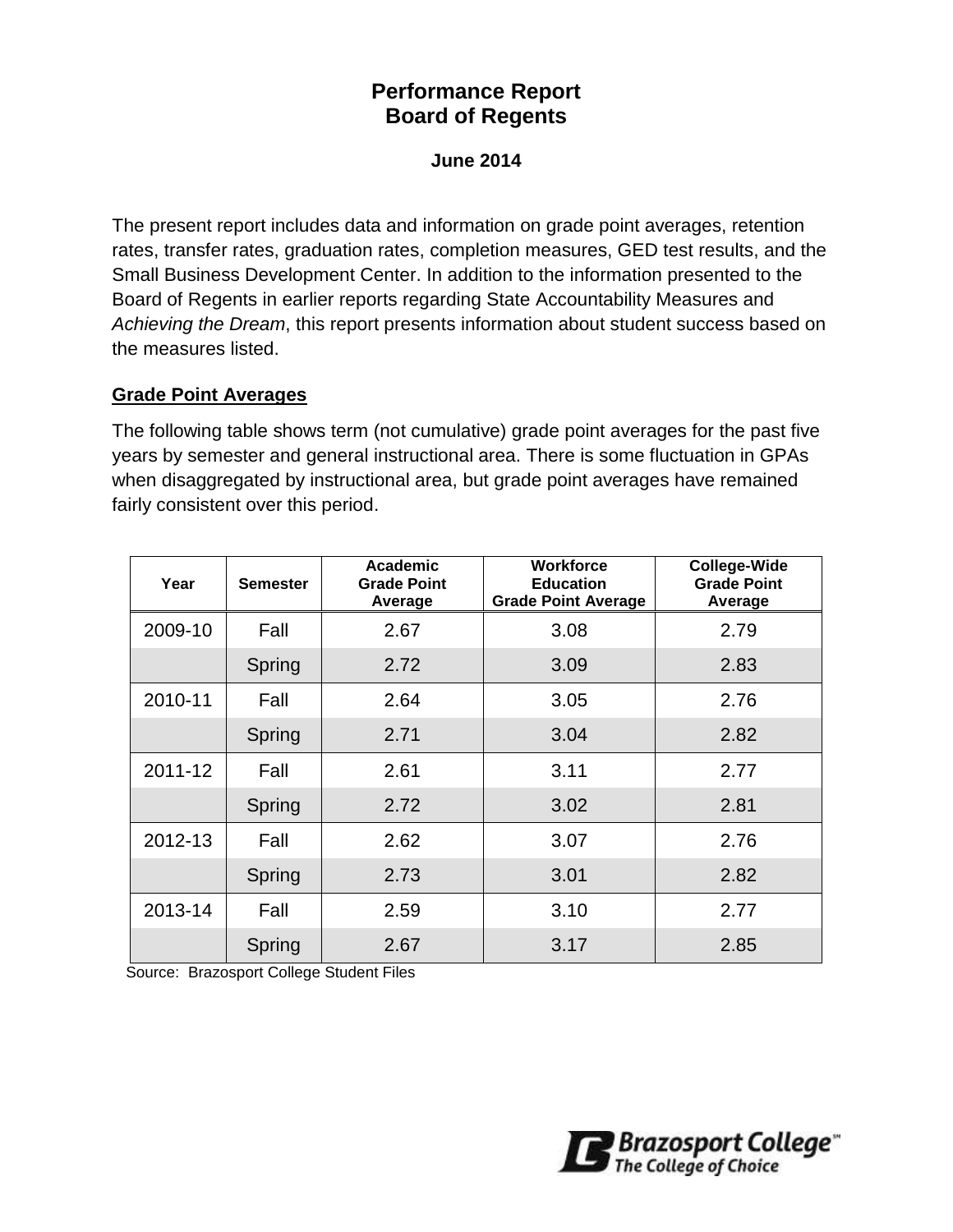## **Retention Rates**

The following graph shows the fall-to-fall and fall-to-spring retention rates from 2008-09 to 2012-13. The rates are cohort-based where a cohort is defined to be a set of students who enrolled for the first-time in that semester at Brazosport College (BC).



**Fall-to-Fall Retention** refers to the group of students who enroll at Brazosport College for the first time in the fall, and enroll the following fall semester. **Fall-to-Spring Retention** refers to the group of students who enroll at Brazosport College for the first time in the fall, and enroll the following spring semester. **Note:** FY = Fiscal Year, **indicates NCCBP** benchmarks.

Retention for fall-to-spring 2013-2014 increased by 5.7, reversing a trend from the previous three years. One strategy that may account for this increase was the shared use of data between Institutional Research, Marketing, and Counseling. By retrieving data using Zogotech, we were able to identify students who had completed fall 2013 semester but had not enrolled for spring 2014. Peer recruiters and mentors contacted those students to remind them to enroll.

Brazosport College participates in the National Community College Benchmark Project (NCCBP) each year and both fall-to-fall and fall-to-spring retention rates are collected from 280 participating colleges. To give a national perspective of our retention rates, the NCCBP medians for fall-to-fall and fall-to-spring retention rates are 48.3 and 71.7 respectively.

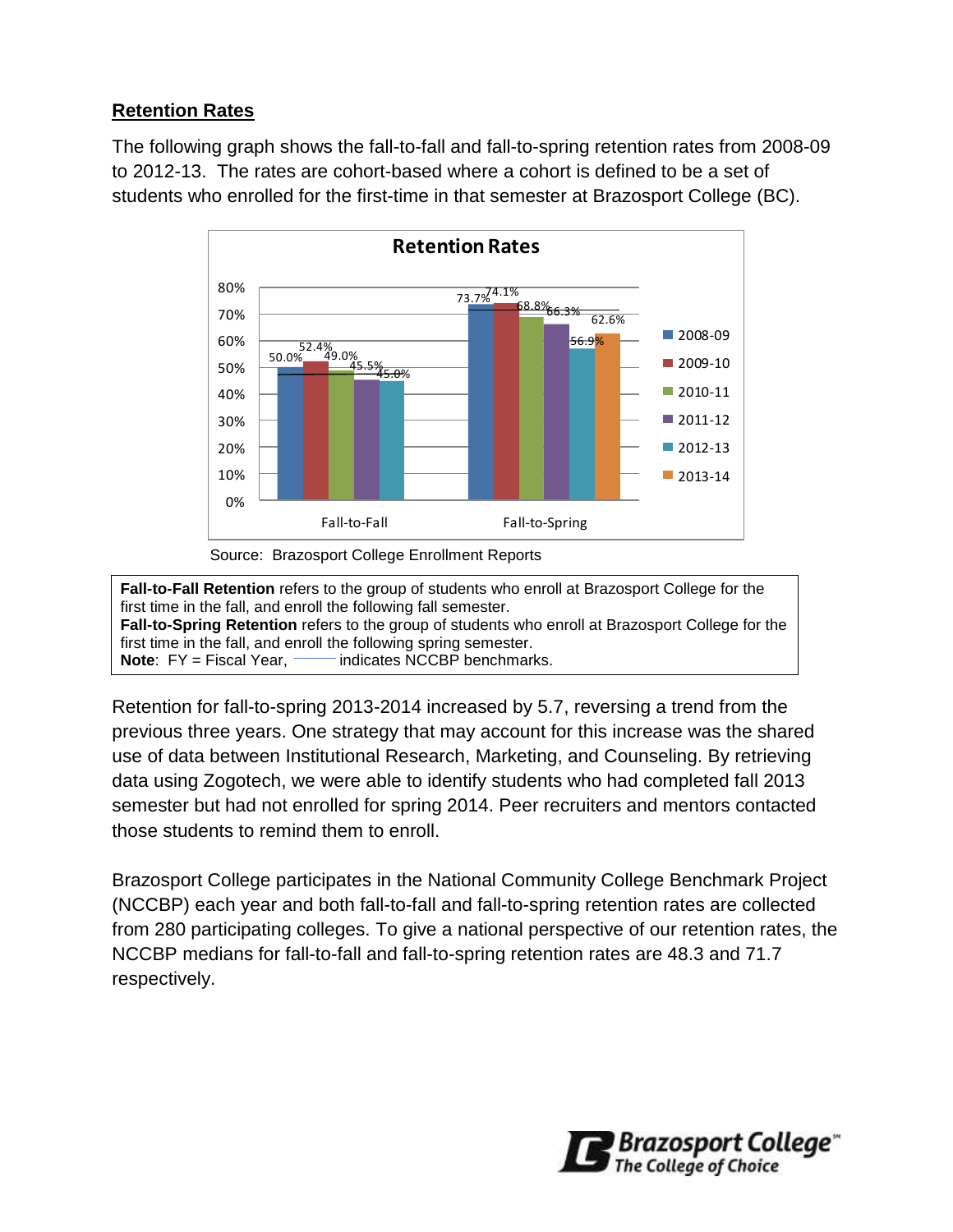## **30 Hour Transfer Rate (Six-Year)**

The following graph shows the percent of students who completed at least 30 semester credit hours at Brazosport College before transferring to a four-year institution.



Source: Texas Higher Education Coordinating Board

This measure includes the cohort of first-time-in-college (FTIC), degree-seeking students who enrolled at BC six years prior to the year reported and accumulated at least 30 credit hours at the institution before transferring. Although this report omits students who completed fewer than 30 semester credit hours before transfer, it does provide a way of comparing transfer results among similar colleges. BC's 2012 transfer rate is comparable to medium colleges.

## **Transfer Success Rates**

Transfer students had to have at least 30 hours of credit at BC to be included in the following table. The graphs compare success, defined as a grade of "C" or better, for students who were required to take transitional education (TE) courses, students who were not required to take transitional education (Non-TE) courses, and all students.

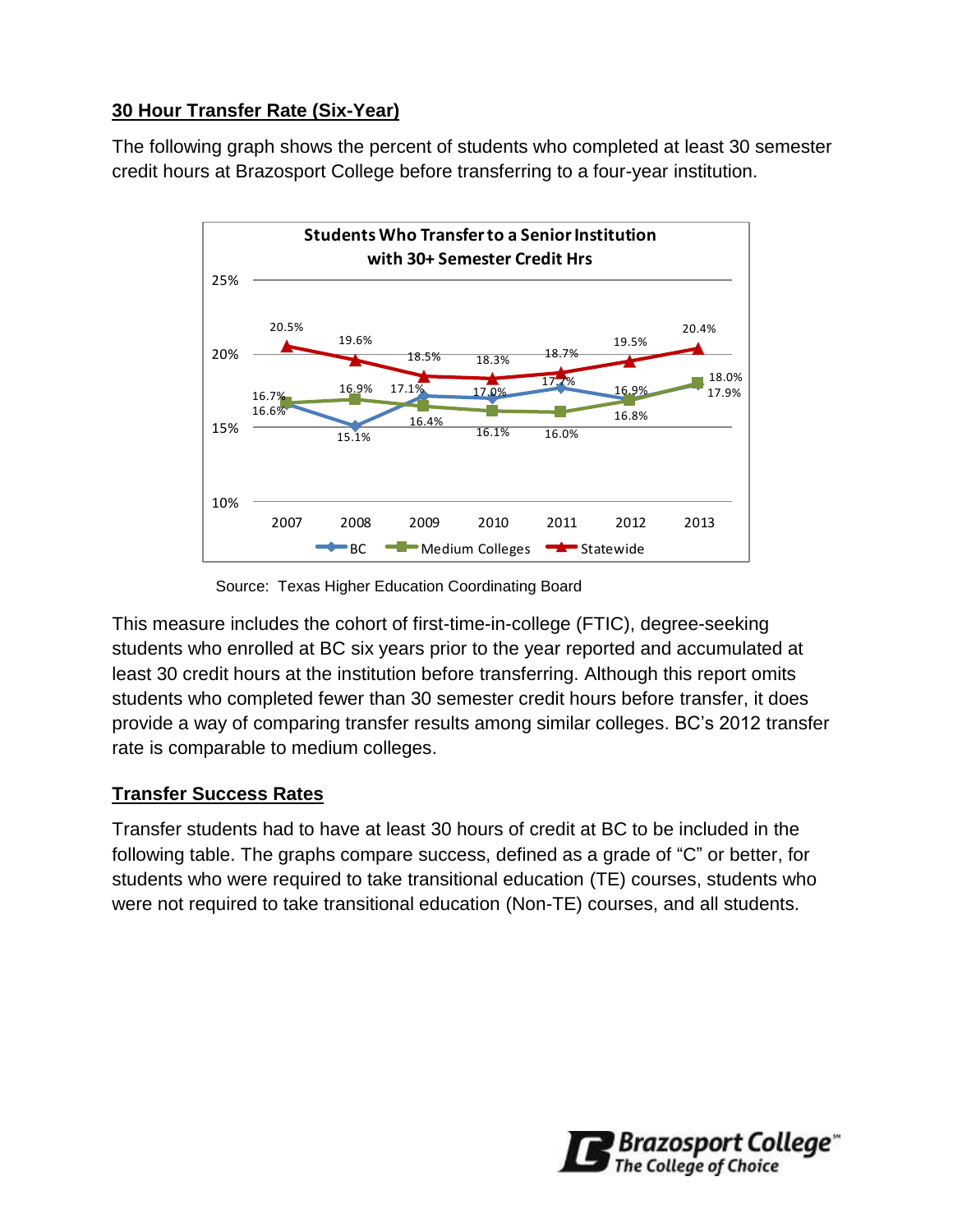

Source: Texas Higher Education Coordinating Board (THECB) Success = C or better (as reported by the institution to the THECB) TE = Transitional Education Note: Small sample sizes

Though there is some fluctuation by institution between TE students and Non-TE students, TE students are as successful as Non-TE students. The numbers of students represented by these percentages are very small which can make small numerical variations seem large when converted to percentages.

#### **Four-Year Institutions Receiving Transfer Students from Brazosport College**

The following table shows the number of students who were enrolled at BC previously and transferred to a four-year institution in the fall 2012 and 2013 semesters, listed by institution. The number of students who transferred to a four-year university in the 2013 fall semester increased by 21.8 percent from fall 2012.

| <b>University</b>                            | <b>Number</b><br><b>Transferred</b><br><b>Fall 2012</b> | <b>Number</b><br><b>Transferred</b><br><b>Fall 2013</b> |
|----------------------------------------------|---------------------------------------------------------|---------------------------------------------------------|
| <b>Texas A&amp;M University</b>              | 100                                                     | 126                                                     |
| University of Houston                        | 69                                                      | 67                                                      |
| Texas State University -<br>San Marcos       | 66                                                      | 71                                                      |
| University of Houston -<br><b>Clear Lake</b> | 45                                                      | 68                                                      |
| University of Texas - Austin                 | 43                                                      | 55                                                      |
| Sam Houston State University                 | 39                                                      | 54                                                      |
| Total*                                       | 362                                                     | 441                                                     |

Source: National Student Clearinghouse. \* Does not reflect all transfers.

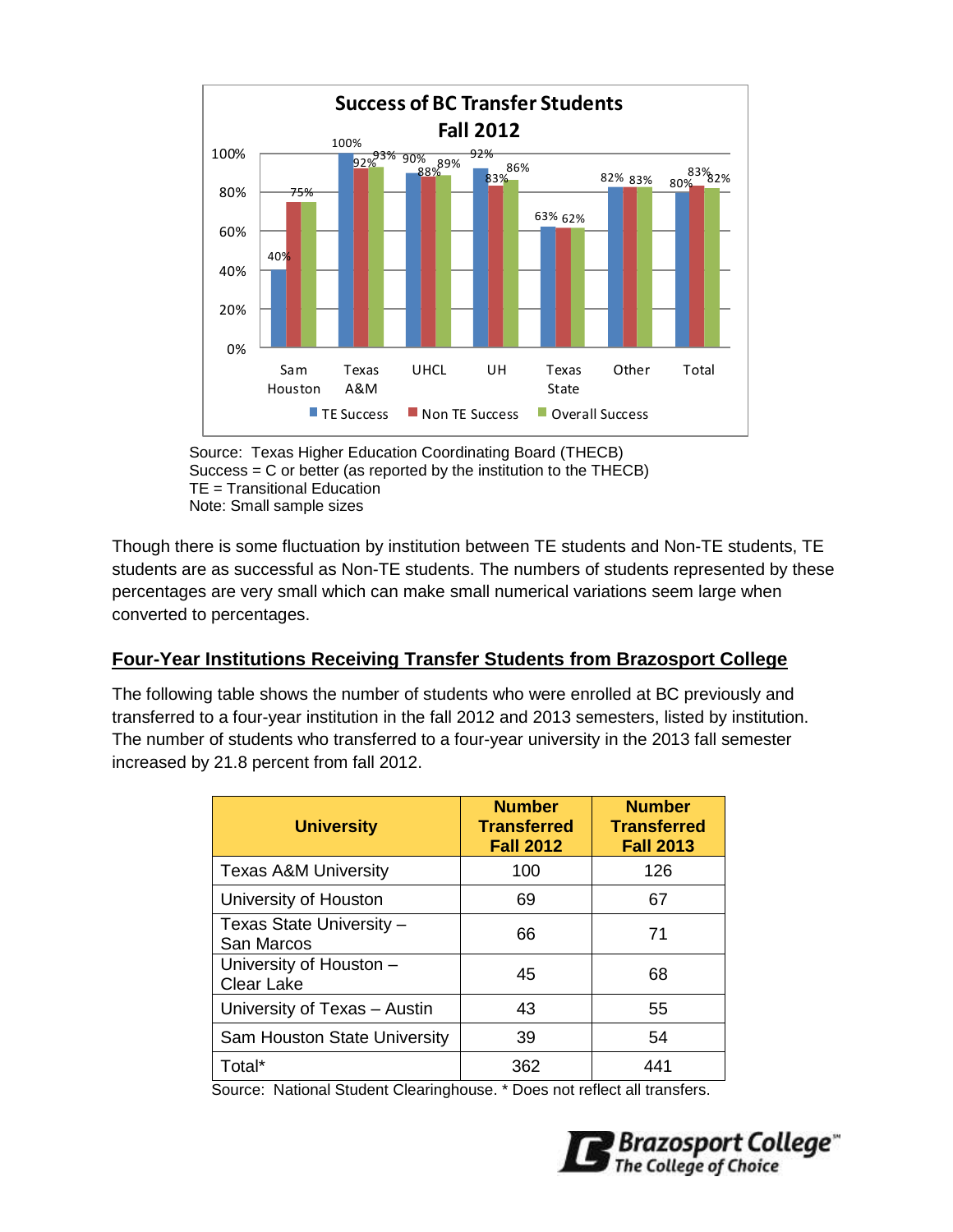## **Graduation Rates/Completion Measures**

The Texas Higher Education Coordinating Board recently published the *2014 Texas Public Higher Education Almanac* containing a great deal of information on progress in reaching *Closing the Gaps* goals and information that compares colleges on a number of measures. In this section, data about graduation rates and completion measures are presented. These data compare Brazosport College to statewide results for two-year public institutions.

## **Graduation Rates:**

| <b>Time Period</b> | <b>Brazosport</b><br>$Collect -$<br>Full-Time | Statewide Two-<br><b>Year Public</b><br>Institutions -<br>Full-Time | <b>Brazosport</b><br>College -<br>Part-Time | Statewide Two-<br><b>Year Public</b><br>Institutions-<br>Part-Time |
|--------------------|-----------------------------------------------|---------------------------------------------------------------------|---------------------------------------------|--------------------------------------------------------------------|
| 3-Year             | 22.0%                                         | 14.5%                                                               | 11.6% $\hat{\mathsf{T}}$                    | 7.8%                                                               |
| 4-Year             | 28.8%                                         | 21.1%                                                               | 17.2% $\hat{\textbf{1}}$                    | 12.3%                                                              |
| 6-Year             | 38.0%                                         | 32.1%                                                               | 16.2%                                       | 22.6%                                                              |

Cohort: Fall 2010, 3-year cohort

Source: Texas Higher Education Coordinating Board 2014 Texas Almanac

This measure for graduation rates looks at both full-time and part-time students who were first-time, credential-seeking undergraduates who graduate within three, four, or six academic years. As these data show Brazosport College percentages exceed statewide averages in five of the six categories.

#### **Completion Measures:**

| <b>Completion Measure</b>                            | <b>Brazosport College</b> | <b>Statewide Two-Year Public</b><br><b>Institutions</b> |
|------------------------------------------------------|---------------------------|---------------------------------------------------------|
| Average time to associate<br>degree (years)          | 4.2                       | 4.4                                                     |
| Average semester credit<br>hours to associate degree | 87                        | 91                                                      |

Cohort: FY2012-13 graduates

Source: Texas Higher Education Coordinating Board 2014 Texas Almanac

Completion measures are calculated using time-to-degree and the average number of semester credit hours to complete an associate degree. The semester credit hours measure includes the number of semester credit hours *attempted* by students. BC data compare favorably to statewide data: BC has a larger percentage of part-time students (76.6% compared to a statewide average of 72.9%), yet the average time-to-degree was less than the statewide average at two-year public institutions.